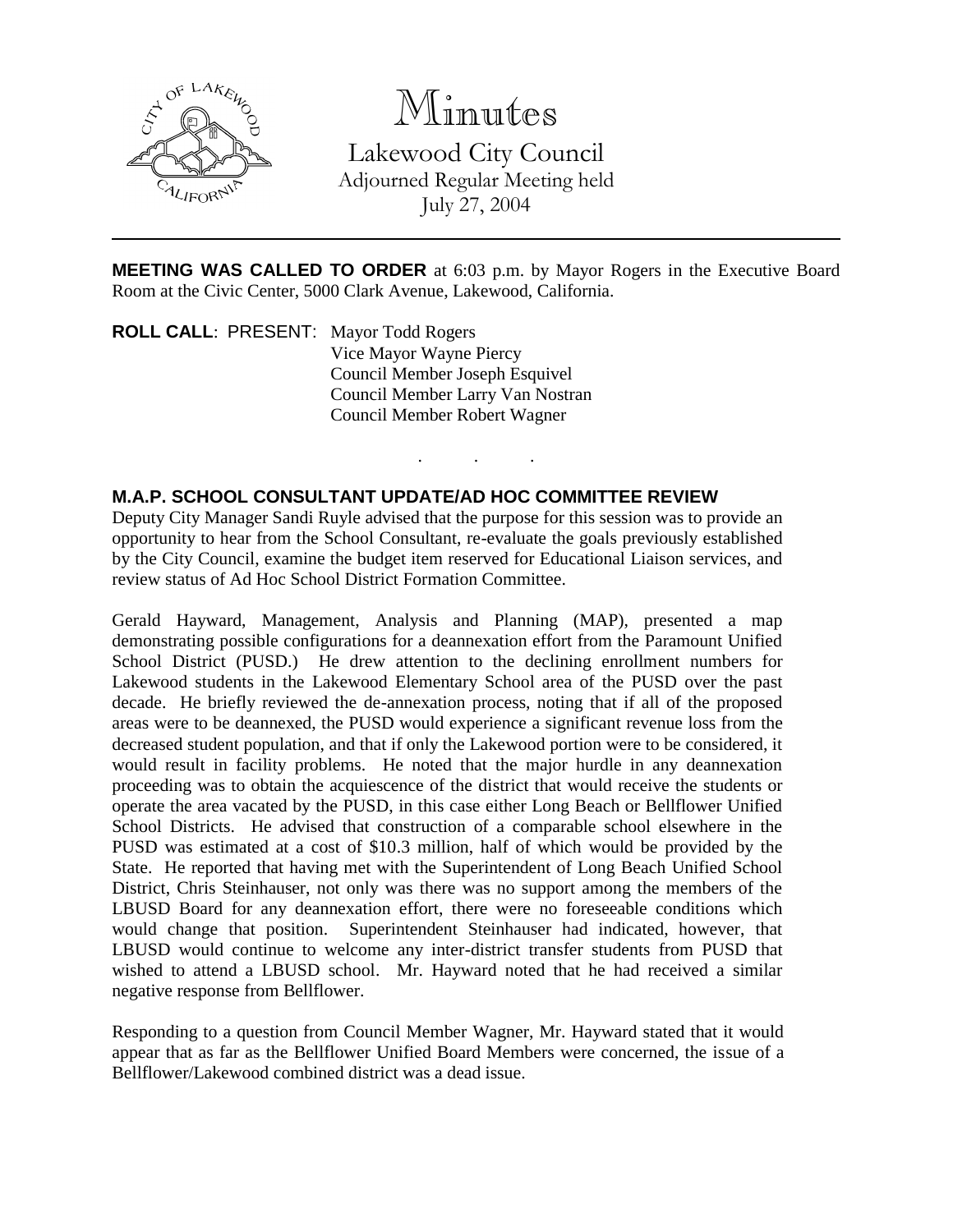**M.A.P. SCHOOL CONSULTANT UPDATE/AD HOC COMMITTEE REVIEW** – Cont. Mr. Hayward concluded by stating that with the opposition from the Districts, he could see no way that a deannexation effort could be successful. He noted that the most positive outcome of the process had been the establishment of a process with LBUSD to receive transfer students from PUSD and that a similar process, with a district contract, should be established with BUSD.

Vice Mayor Piercy stated that since the goal of the City Council was to improve the educational delivery system, that perhaps something could be done to help improve Lakewood Elementary School.

Council Member Wagner determined from Mr. Hayward that there were currently only 63 out of the more than 500 students attending Lakewood Elementary School that were Lakewood residents.

Mayor Rogers thanked Mr. Hayward for his comprehensive report and stated that while he understood the political realities of the situation, he did not want to have to tell the Lakewood residents in that area that there would never be an opportunity for a neighborhood school and would instead be stuck with a school whose poor performance spoke for itself. He stated the transfer process was a positive note, but that parents should not have to go to such great lengths to secure a good education for their children. He noted that having received an anonymous tip that the PUSD was considering the closure of Lakewood Elementary due to declining enrollment, he questioned their opposition to the deannexation.

Council Member Wagner stated that while he also was frustrated by the process, there had been several unsuccessful deannexation attempts from PUSD in the past and that without the cooperation of the districts, there was no point in proceeding. He suggested the Council focus more effort on the inter-district transfer process, noting that it had been the practice of the County Office of Education to approve student transfer to a willing district, even if the home district opposed the transfer.

Council Member Van Nostran questioned Mr. Hayward about the petition process. Mr. Hayward stated that even with a successful petition process and if, following hearings, a favorable recommendation were given by the L.A. County Office of Education, he would almost guarantee that such a petition would not be approved by the State Board of Education. Council Member Van Nostran stated that having given the process their best effort, perhaps a better approach at this point would be to work on improving relationships with the districts and that the Educational Liaison position budgeted could make an impact.

Mr. Hayward noted that although it was less than what they had hoped for, the City Council could take a substantial amount of the credit for the new transfer process.

Council Member Van Nostran determined from the City Manager that letters had been sent to all Lakewood residents in the PUSD about the transfer program.

Council Member Wagner suggested that such a letter be sent annually.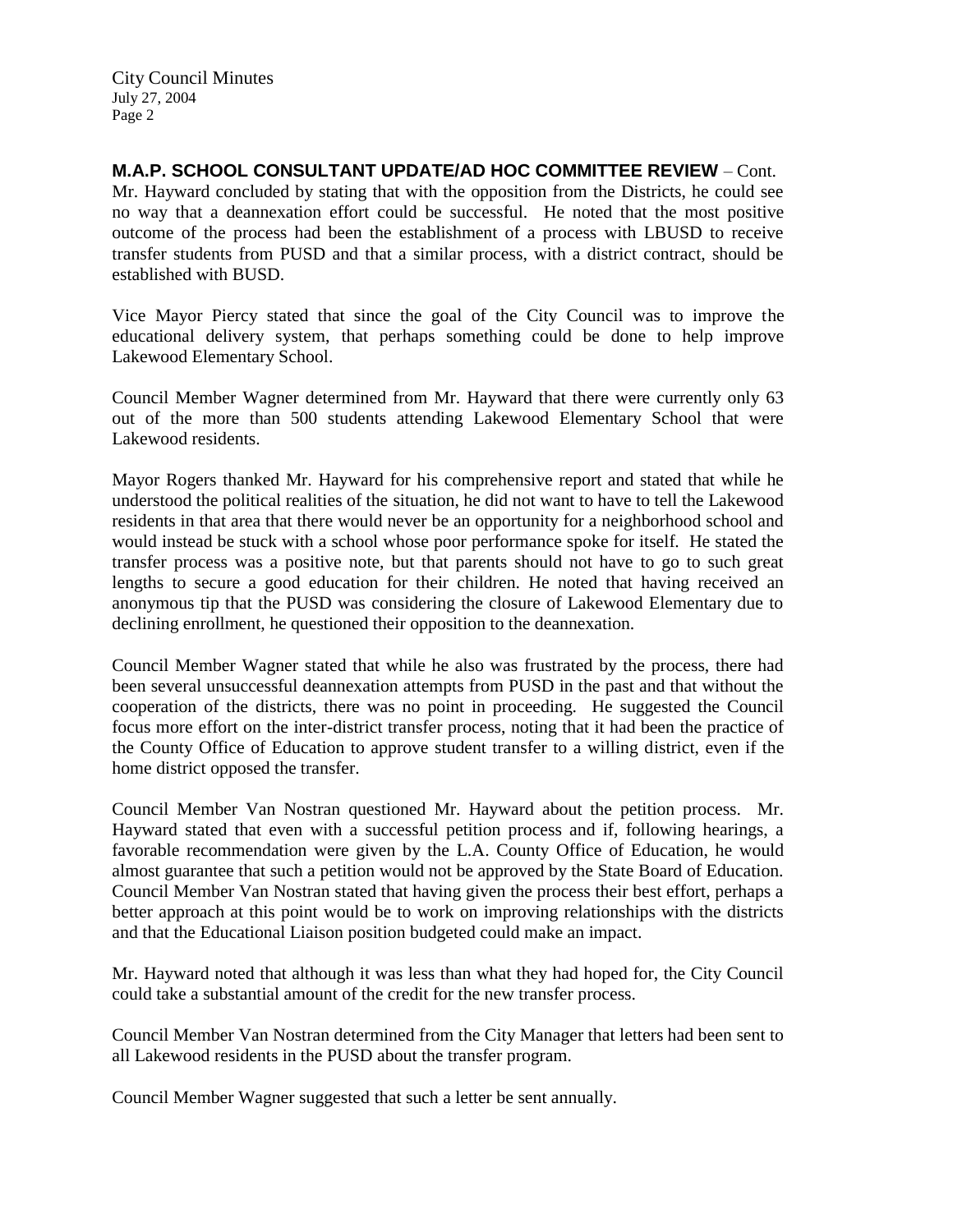City Council Minutes July 27, 2004 Page 3

## **M.A.P. SCHOOL CONSULTANT UPDATE/AD HOC COMMITTEE REVIEW** – Cont.

Vice Mayor Piercy stated it was important to continue to move forward and perhaps a partnership with the district to improve the school situation should be considered.

Council Member Wagner expressed concern about committing too many resources since the number of Lakewood students in the PUSD was too small to have any impact on the district.

Mayor Rogers stated that there could still be legislative options that would help the Lakewood residents within the PUSD. There were legislative proposals that would allow students greater choice about the school district they must attend which would relieve the burden of the transfer process.

Mayor Rogers suggested the MAP report be considered received and filed and that the City Council consider their educational goals.

#### ACTIVE GOALS

A. Increase Lakewood residents' membership on school boards. City Council approved this option. They recommend supporting the creation of district regions among all the school boards serving Lakewood. This option would provide Lakewood representation on each board.

There was consensus among the Council Members that the intent of the goal had not been for the Council as a body or the City as an organization to take any official position either supporting or opposing candidates for other jurisdictions and that the goal be deleted.

Vice Mayor Piercy noted, however, that there had been times when a Lakewood candidate had made a run for one of the local school boards and he challenged his colleagues, as individuals, to support good, local people when they decide to run.

B. Persuade either Long Beach Unified School District or Bellflower Unified School District to annex and administer the school attendance area in Lakewood served by Paramount Unified School District. *City Council approved this option, noting it was a top priority.*

Council Member Wagner concluded that following the MAP update, this matter was a dead issue. Mayor Rogers wanted to go on record as strongly objecting to abandoning this effort.

C. Work with Long Beach Unified School District to convert Lakewood High School and its "feeder" middle schools into high-performance, high-quality schools through a charter high school and/or a charter complex. *City Council approved this option.*

Council Member Wagner noted that there was no support for a charter school at Lakewood High School.

Mayor Rogers proposed re-phrasing the goal to state, "to support charter schools, magnet schools and school-within-a-school programs in general," and delete the reference to Lakewood High School.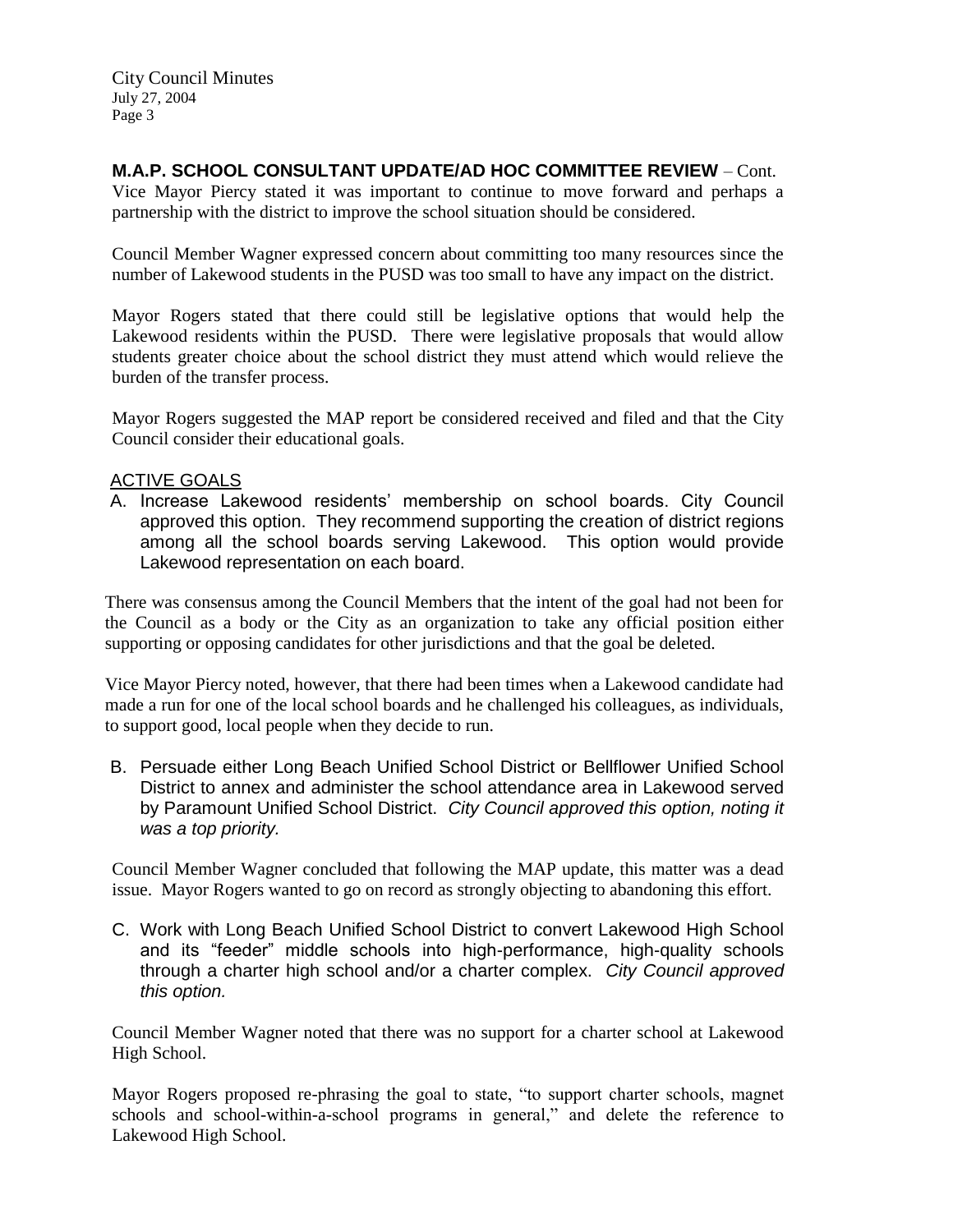**M.A.P. SCHOOL CONSULTANT UPDATE/AD HOC COMMITTEE REVIEW** – Cont. C. Work to support charter schools, magnet schools and school-within-a-school programs. *(Revised Goal)*

D. Work with Long Beach Unified School District for new development and bond funds to build new schools in Long Beach and reduce bussing into Lakewood. *City Council approved this option and noted that the City of Bellflower and Bellflower Unified School District should be included in this option.*

Mayor Rogers suggested re-phrasing the goal to read, "Work with Districts to promote neighborhood schools and reduce the need for bussing."

- D. Work with Districts to promote neighborhood schools and reduce the need for bussing. *(Revised Goal)*
- E. ABC Unified School District does not appear to have equal educational opportunities in Lakewood schools. It is recommended that we seek support from the ABC Board to provide trustee areas and have a representative from south of Del Amo on the Board; and get Lakewood students better instructional programs so they have a realistic chance of attending Whitney Middle/High School. *City Council approved this option.*

Council Member Wagner stated this goal did not appear to be a realistic goal.

Mayor Rogers requested that this goal be retained for the time being and that the City Council continue to advocate trustee areas in District without supporting any particular candidates.

F. Meetings with school districts on MAP Report to discuss strengths and weaknesses of the schools in each district and ask each district what they can provide to improve education in Lakewood schools. *City Council approved this option. Council directed that a copy of the consultant's report be taken to each school district superintendent on Friday, October 24, 2003 with a cover letter from the City Manager containing a request to open a dialogue on their ideas on what they can provide to improve education in Lakewood schools. In this respect, the City Council affirms that its standard for educational opportunities is higher than what is being received from the four districts. Council is not satisfied with the status quo. Council also directed that our MAP consultants, along with the City Manager and Deputy City Manager, meet with each superintendent to review the MAP report and plan for further discussion.*

The consensus of the Council was that this goal had been completed and could be removed from the list.

G. Define and Recruit an Educational Liaison position to work *(within the community and)* with the school districts serving Lakewood.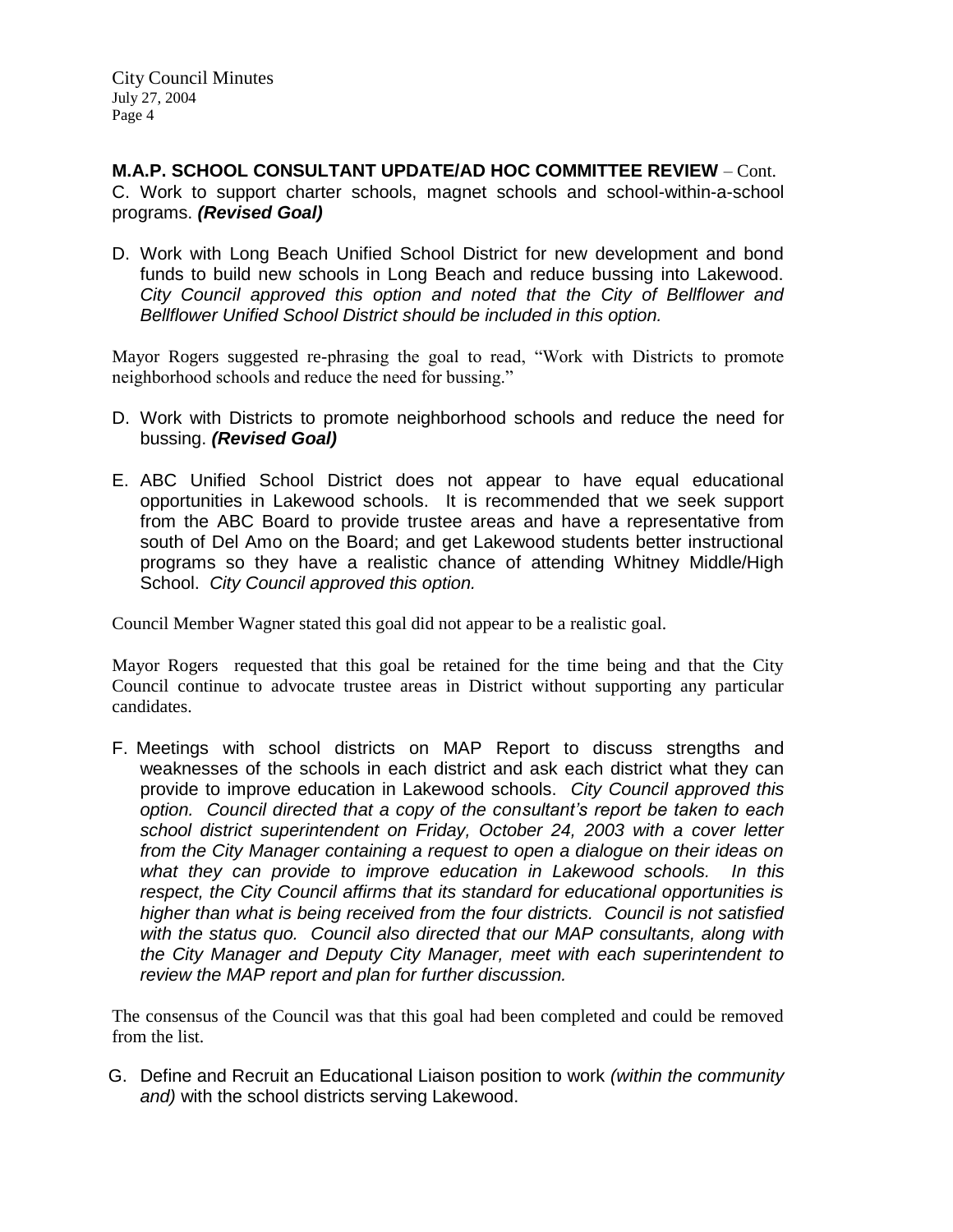### **M.A.P. SCHOOL CONSULTANT UPDATE/AD HOC COMMITTEE REVIEW** – Cont.

Council Member Wagner stated that without significant goals left to achieve, there was no need for such a position.

Mayor Rogers observed that it would be beneficial to have a 'go to' staff person to handle parent complaints, grant applications or other goals, since current City staffing levels provided no capacity for such additional assignments.

Council Member Van Nostran stated it might be wise to look at retaining a consultant instead of adding a staff person, since there would be no long term guarantee of continued employment.

Mayor Rogers advocated directing the City Manager to develop a job description based upon the goals as revised by this discussion and current programs. Upon completion, the City Council would review and determine if a position was warranted.

Vice Mayor Piercy requested the wording be changed to make it clear that the position would be about more than just monitoring district activity, that it would involve efforts to expand the vision within the community.

#### DEFERRED GOALS

- *A.* Start an Excellence in Education Civic Organization with specific initiatives. *City Council deferred this option at this time.*
- B. Form a permanent Commission-type committee, like the Education Liaison Committee, to work with the districts. *City Council approved this option. They recommend a six-to-nine-person commission, with two representatives from each school district, to improve the education opportunities of Lakewood students and to enhance communication between Lakewood parents and the existing school*  districts. Details of the commission will be developed by the City Council *Members in the upcoming months.*
- C. MAP is not recommending a Lakewood Unified School District at this time. *City Council determined to retain this option but not to pursue it at this time, considering the financial crisis at the State level.*
- D. MAP does not recommend a Lakewood/Bellflower District at this time. *City Council agreed not to pursue a Lakewood/Bellflower District at this time.*

Mayor Rogers stated he could see no point in keeping items A, B or D on even a deferred list, however, he would like to keep item C as a deferred goal.

COUNCIL MEMBER WAGNER MOVED AND MAYOR ROGERS SECONDED TO KEEP ITEM "C" AS A DEFERRED GOAL AND TO ADD AN ACTIVE GOAL TO STATE THAT THE CITY WOULD PROVIDE SUPPORT TO A COMMUNITY INITIATED EFFORT TOWARD SCHOOL IMPROVEMENT. THERE BEING NO OBJECTION, IT WAS SO ORDERED.